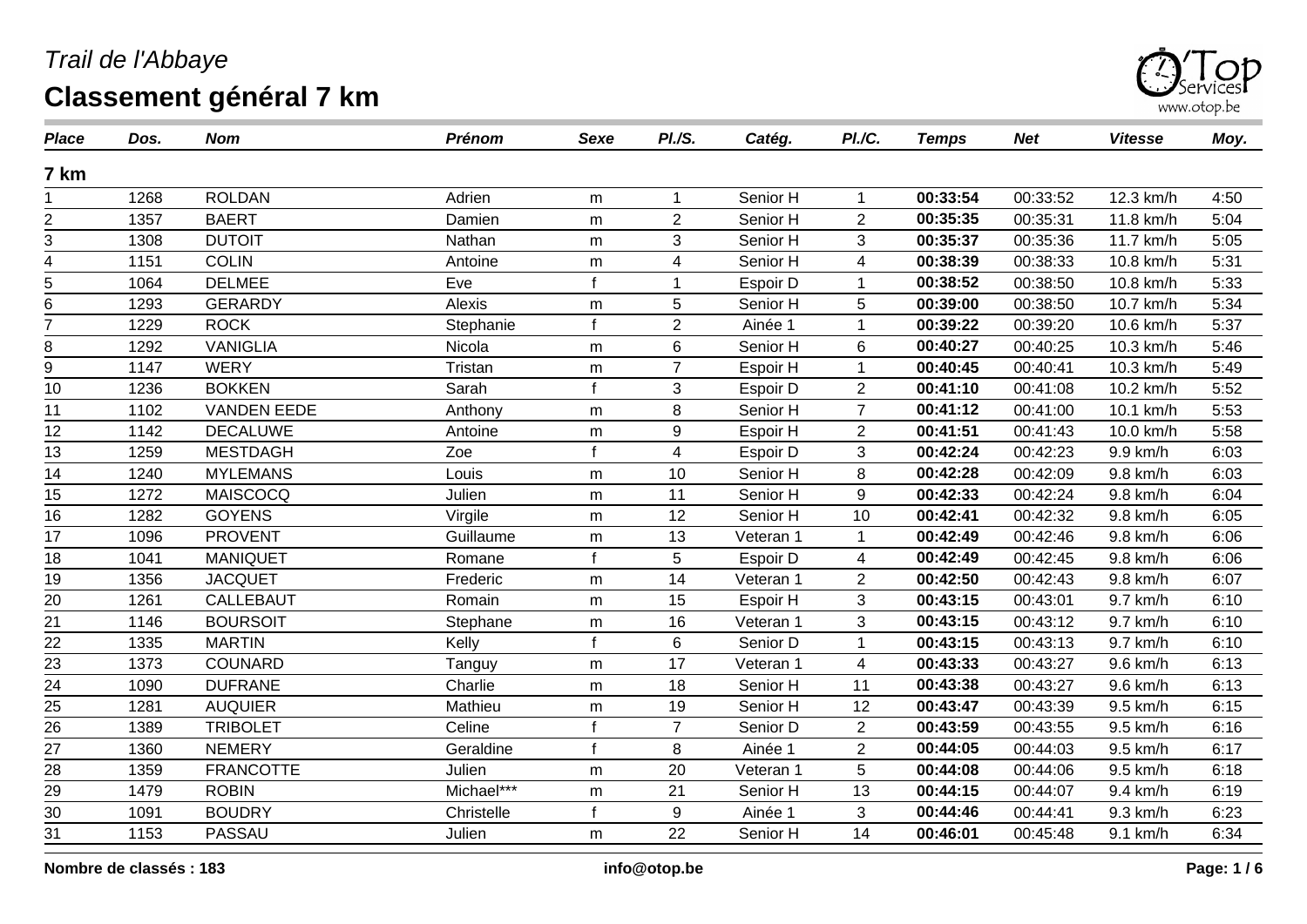

| <b>Place</b>    | Dos. | <b>Nom</b>              | <b>Prénom</b> | Sexe      | PI.S. | Catég.    | <b>PI./C.</b>  | <b>Temps</b> | <b>Net</b> | <b>Vitesse</b> | Moy. |
|-----------------|------|-------------------------|---------------|-----------|-------|-----------|----------------|--------------|------------|----------------|------|
| 32              | 1122 | ZARRO                   | Sam           | m         | 23    | Espoir H  | $\overline{4}$ | 00:46:11     | 00:46:09   | 9.0 km/h       | 6:35 |
| 33              | 1117 | <b>GREGOIRE</b>         | Sandra        | f.        | 10    | Ainée 1   | $\overline{4}$ | 00:46:13     | 00:46:10   | 9.0 km/h       | 6:36 |
| 34              | 1118 | <b>ROELANDTS</b>        | Simon         | m         | 24    | Senior H  | 15             | 00:46:30     | 00:46:11   | 9.0 km/h       | 6:38 |
| 35              | 1104 | <b>NOTTE</b>            | Olivier       | m         | 25    | Senior H  | 16             | 00:46:34     | 00:46:29   | 9.0 km/h       | 6:39 |
| 36              | 1344 | <b>COQUELET</b>         | Geoffrey      | m         | 26    | Senior H  | 17             | 00:46:36     | 00:46:28   | 9.0 km/h       | 6:39 |
| 37              | 1100 | <b>AUQUIER</b>          | Herve         | ${\sf m}$ | 27    | Vétéran 2 | $\mathbf{1}$   | 00:46:53     | 00:46:44   | 8.9 km/h       | 6:41 |
| 38              | 1103 | <b>GUISSARD</b>         | Lucien        | m         | 28    | Vétéran 2 | $\overline{2}$ | 00:46:58     | 00:46:48   | 8.9 km/h       | 6:42 |
| 39              | 1069 | <b>FLABAT</b>           | Samuel        | m         | 29    | Espoir H  | 5              | 00:47:00     | 00:46:58   | 8.9 km/h       | 6:42 |
| 40              | 1276 | <b>GRAMME</b>           | Lisa          | f         | 11    | Senior D  | 3              | 00:47:05     | 00:46:59   | 8.9 km/h       | 6:43 |
| 41              | 1218 | <b>VAST</b>             | Benoit        | m         | 30    | Veteran 1 | 6              | 00:47:08     | 00:47:01   | 8.9 km/h       | 6:43 |
| 42              | 1339 | <b>TORDEUR</b>          | Robin         | m         | 31    | Senior H  | 18             | 00:47:15     | 00:47:10   | 8.8 km/h       | 6:44 |
| 43              | 1323 | <b>HUBERT</b>           | Anthonin      | m         | 32    | Senior H  | 19             | 00:47:15     | 00:47:10   | 8.8 km/h       | 6:44 |
| 44              | 1124 | <b>SIMON</b>            | Nathalie      | f         | 12    | Ainée 1   | 5              | 00:47:44     | 00:47:35   | 8.8 km/h       | 6:49 |
| 45              | 1061 | VAN BELLEGHEM           | Alain         | m         | 33    | Veteran 3 | $\mathbf{1}$   | 00:47:58     | 00:47:51   | 8.7 km/h       | 6:51 |
| $\overline{46}$ | 1354 | <b>BAUVIN</b>           | Bertrand      | m         | 34    | Veteran 1 | $\overline{7}$ | 00:48:39     | 00:48:35   | 8.6 km/h       | 6:56 |
| $\overline{47}$ | 1270 | <b>PITANCE</b>          | Sophie        | f.        | 13    | Senior D  | 4              | 00:48:45     | 00:48:28   | 8.6 km/h       | 6:57 |
| 48              | 1148 | <b>WOUTERS</b>          | Fabian        | m         | 35    | Senior H  | 20             | 00:48:45     | 00:48:19   | 8.6 km/h       | 6:57 |
| $\frac{49}{ }$  | 1097 | <b>MOL</b>              | Jenathan      | m         | 36    | Senior H  | 21             | 00:48:48     | 00:48:45   | 8.6 km/h       | 6:58 |
| 50              | 1489 | <b>GIARDINA</b>         | Gizziana      |           | 14    | Senior D  | 5              | 00:49:31     | 00:49:22   | 8.4 km/h       | 7:04 |
| $\overline{51}$ | 1443 | <b>DEVILLE</b>          | Loucas        | m         | 37    | Espoir H  | 6              | 00:49:37     | 00:49:28   | 8.4 km/h       | 7:05 |
| $\overline{52}$ | 1442 | <b>DEVILLE</b>          | Olivier       | m         | 38    | Veteran 1 | 8              | 00:49:37     | 00:49:29   | 8.4 km/h       | 7:05 |
| $\overline{53}$ | 1352 | <b>HADEF</b>            | Patrick       | m         | 39    | Vétéran 2 | 3              | 00:49:44     | 00:49:34   | 8.4 km/h       | 7:06 |
| 54              | 1251 | VANGOETHEM              | Vincent       | m         | 40    | Veteran 1 | 9              | 00:50:18     | 00:49:59   | 8.3 km/h       | 7:11 |
| 55              | 1430 | <b>NICOLAS</b>          | Judith        | £         | 15    | Ainée 1   | 6              | 00:50:31     | 00:50:26   | 8.3 km/h       | 7:12 |
| 56              | 1228 | <b>TOUSSAINT</b>        | Louise**      | f         | 16    | Senior D  | 6              | 00:50:32     | 00:50:12   | 8.3 km/h       | 7:13 |
| $\overline{57}$ | 1285 | <b>FOLON</b>            | Jennyfer      |           | 17    | Senior D  | $\overline{7}$ | 00:50:56     | 00:50:50   | 8.2 km/h       | 7:16 |
| 58              | 1284 | <b>FOLON</b>            | Benjamin      | m         | 41    | Senior H  | 22             | 00:50:56     | 00:50:50   | 8.2 km/h       | 7:16 |
| $\overline{59}$ | 1254 | <b>DAROCHA FERREIRA</b> | Eva           | f         | 18    | Senior D  | 8              | 00:50:59     | 00:50:35   | 8.2 km/h       | 7:16 |
| 60              | 1340 | <b>GILLET</b>           | Elodie        | f.        | 19    | Senior D  | 9              | 00:51:04     | 00:51:00   | 8.2 km/h       | 7:17 |
| 61              | 1440 | <b>DEFERME</b>          | Gunther       | m         | 42    | Vétéran 2 | 4              | 00:51:25     | 00:51:10   | 8.1 km/h       | 7:20 |
| 62              | 1498 | <b>FONTINOY</b>         | Timo          | m         | 43    | Espoir H  | $\overline{7}$ | 00:51:30     | 00:51:25   | 8.1 km/h       | 7:21 |
| 63              | 1315 | <b>MATTELAER</b>        | Fanny         | f         | 20    | Senior D  | 10             | 00:51:40     | 00:51:15   | 8.1 km/h       | 7:22 |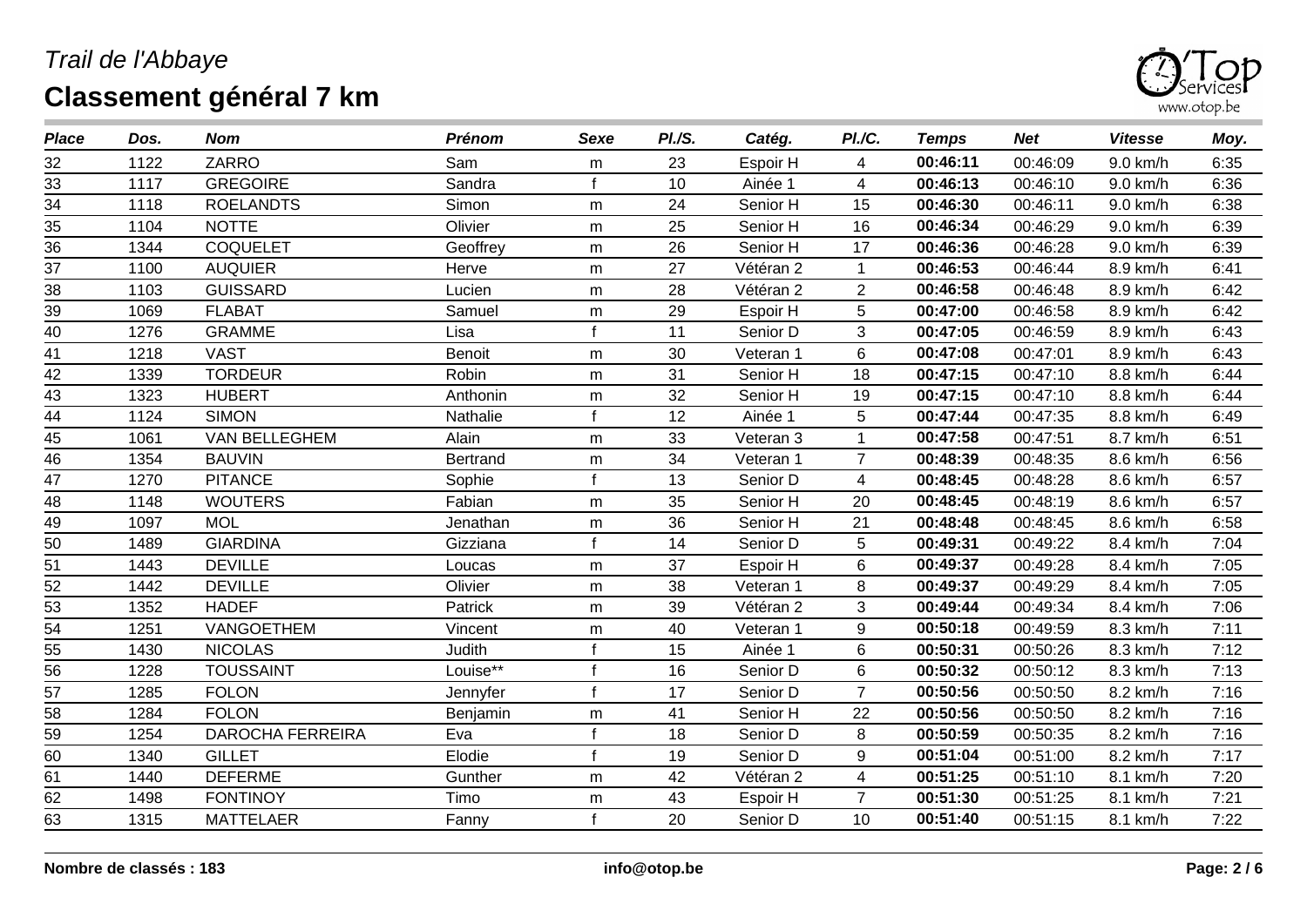

| <b>Place</b>    | Dos. | <b>Nom</b>            | <b>Prénom</b>   | Sexe         | PI.S. | Catég.    | PI./C.         | <b>Temps</b> | <b>Net</b> | <b>Vitesse</b> | Moy. |
|-----------------|------|-----------------------|-----------------|--------------|-------|-----------|----------------|--------------|------------|----------------|------|
| 64              | 1393 | <b>SOULIE</b>         | Frédérique      |              | 21    | Senior D  | 11             | 00:51:49     | 00:51:42   | 8.1 km/h       | 7:24 |
| 65              | 1437 | <b>DUPON</b>          | Pascal          | m            | 44    | Vétéran 2 | 5              | 00:51:59     | 00:51:34   | 8.0 km/h       | 7:25 |
| 66              | 1499 | <b>DONNEZ</b>         | Esteban         | m            | 45    | Espoir H  | 8              | 00:52:08     | 00:52:02   | 8.0 km/h       | 7:26 |
| 67              | 1235 | <b>ESQUIUS</b>        | Laura           | $\mathbf{f}$ | 22    | Senior D  | 12             | 00:52:18     | 00:51:46   | 8.0 km/h       | 7:28 |
| 68              | 1252 | <b>CORDIER</b>        | Sébastien       | m            | 46    | Veteran 1 | 10             | 00:52:19     | 00:51:46   | 8.0 km/h       | 7:28 |
| 69              | 1280 | <b>LENS</b>           | <b>Blandine</b> |              | 23    | Senior D  | 13             | 00:52:21     | 00:52:13   | 8.0 km/h       | 7:28 |
| 70              | 1396 | <b>CAHOUR</b>         | Francois        | m            | 47    | Senior H  | 23             | 00:52:41     | 00:52:32   | 7.9 km/h       | 7:31 |
| 71              | 1273 | <b>HERION</b>         | Barbara         |              | 24    | Senior D  | 14             | 00:52:43     | 00:52:36   | 7.9 km/h       | 7:31 |
| 72              | 1289 | <b>ZEEGERS</b>        | Alice           |              | 25    | Senior D  | 15             | 00:52:46     | 00:52:39   | 7.9 km/h       | 7:32 |
| 73              | 1482 | <b>MARLIERE</b>       | Isabelle        |              | 26    | Senior D  | 16             | 00:52:49     | 00:52:39   | 7.9 km/h       | 7:32 |
| $\overline{74}$ | 1081 | <b>GOFFINET</b>       | Sophie          |              | 27    | Ainée 2   | $\mathbf 1$    | 00:53:09     | 00:53:02   | 7.9 km/h       | 7:35 |
| 75              | 1321 | <b>LABENNE</b>        | Sophie          |              | 28    | Ainée 2   | $\overline{2}$ | 00:53:38     | 00:53:22   | 7.8 km/h       | 7:39 |
| $\overline{76}$ | 1318 | <b>STAPELLE</b>       | Tom             | m            | 48    | Espoir H  | 9              | 00:53:38     | 00:53:22   | 7.8 km/h       | 7:39 |
| $\overline{77}$ | 1128 | <b>ROLAND</b>         | Marie           |              | 29    | Senior D  | 17             | 00:54:25     | 00:54:12   | 7.7 km/h       | 7:46 |
| 78              | 1098 | <b>LEJEUNE</b>        | Clemence        |              | 30    | Senior D  | 18             | 00:54:25     | 00:54:13   | 7.7 km/h       | 7:46 |
| $\overline{79}$ | 1160 | <b>ORCEL</b>          | Mathieu         | m            | 49    | Senior H  | 24             | 00:54:28     | 00:54:15   | 7.7 km/h       | 7:46 |
| 80              | 1162 | RAMOS FERREIRA VARELA | Tristan         | m            | 50    | Senior H  | 25             | 00:54:28     | 00:54:15   | 7.7 km/h       | 7:46 |
| $\overline{81}$ | 1355 | <b>VAN CAUTER</b>     | Véronique       |              | 31    | Ainée 2   | $\mathbf{3}$   | 00:54:31     | 00:54:22   | 7.7 km/h       | 7:47 |
| 82              | 1481 | <b>HAMOLINE</b>       | Gilles          | m            | 51    | Senior H  | 26             | 00:54:48     | 00:54:35   | 7.6 km/h       | 7:49 |
| $\overline{83}$ | 1480 | <b>LEQUEUX</b>        | Audrey**        |              | 32    | Senior D  | 19             | 00:54:48     | 00:54:37   | 7.6 km/h       | 7:49 |
| 84              | 1150 | <b>BALAND</b>         | Marie           |              | 33    | Senior D  | 20             | 00:54:49     | 00:54:33   | 7.6 km/h       | 7:49 |
| 85              | 1397 | <b>VASTENAEKELS</b>   | Pauline         |              | 34    | Senior D  | 21             | 00:54:54     | 00:54:44   | 7.6 km/h       | 7:50 |
| 86              | 1071 | <b>BONJEAN</b>        | <b>Nicolas</b>  | m            | 52    | Senior H  | 27             | 00:55:00     | 00:54:41   | 7.6 km/h       | 7:51 |
| 87              | 1338 | <b>DISKEUVE</b>       | Anne-Sophie     | $\mathbf{f}$ | 35    | Ainée 1   | $\overline{7}$ | 00:55:33     | 00:55:17   | 7.5 km/h       | 7:56 |
| 88              | 1490 | <b>ADAM</b>           | Frederic        | m            | 53    | Senior H  | 28             | 00:55:33     | 00:55:09   | 7.5 km/h       | 7:56 |
| 89              | 1463 | <b>LITS</b>           | Virginie        |              | 36    | Ainée 1   | 8              | 00:55:39     | 00:55:10   | 7.5 km/h       | 7:56 |
| 90              | 1264 | <b>SCHOOFS</b>        | Emilie          |              | 37    | Senior D  | 22             | 00:56:04     | 00:55:42   | 7.4 km/h       | 8:00 |
| 91              | 1265 | <b>CONSTANT</b>       | Matthieu        | m            | 54    | Senior H  | 29             | 00:56:07     | 00:55:45   | 7.4 km/h       | 8:00 |
| 92              | 1262 | CAO                   | Ai-Minh         |              | 38    | Senior D  | 23             | 00:56:31     | 00:56:17   | 7.4 km/h       | 8:04 |
| 93              | 1080 | <b>GOMEZ</b>          | Fernando        | m            | 55    | Senior H  | 30             | 00:56:33     | 00:56:16   | 7.4 km/h       | 8:04 |
| 94              | 1492 | <b>BLAIN</b>          | Caroline        | $\mathbf{f}$ | 39    | Ainée 1   | 9              | 00:56:33     | 00:56:19   | 7.4 km/h       | 8:04 |
| 95              | 1391 | <b>STRASSERA</b>      | Arnaud          | m            | 56    | Veteran 1 | 11             | 00:56:57     | 00:56:39   | 7.3 km/h       | 8:08 |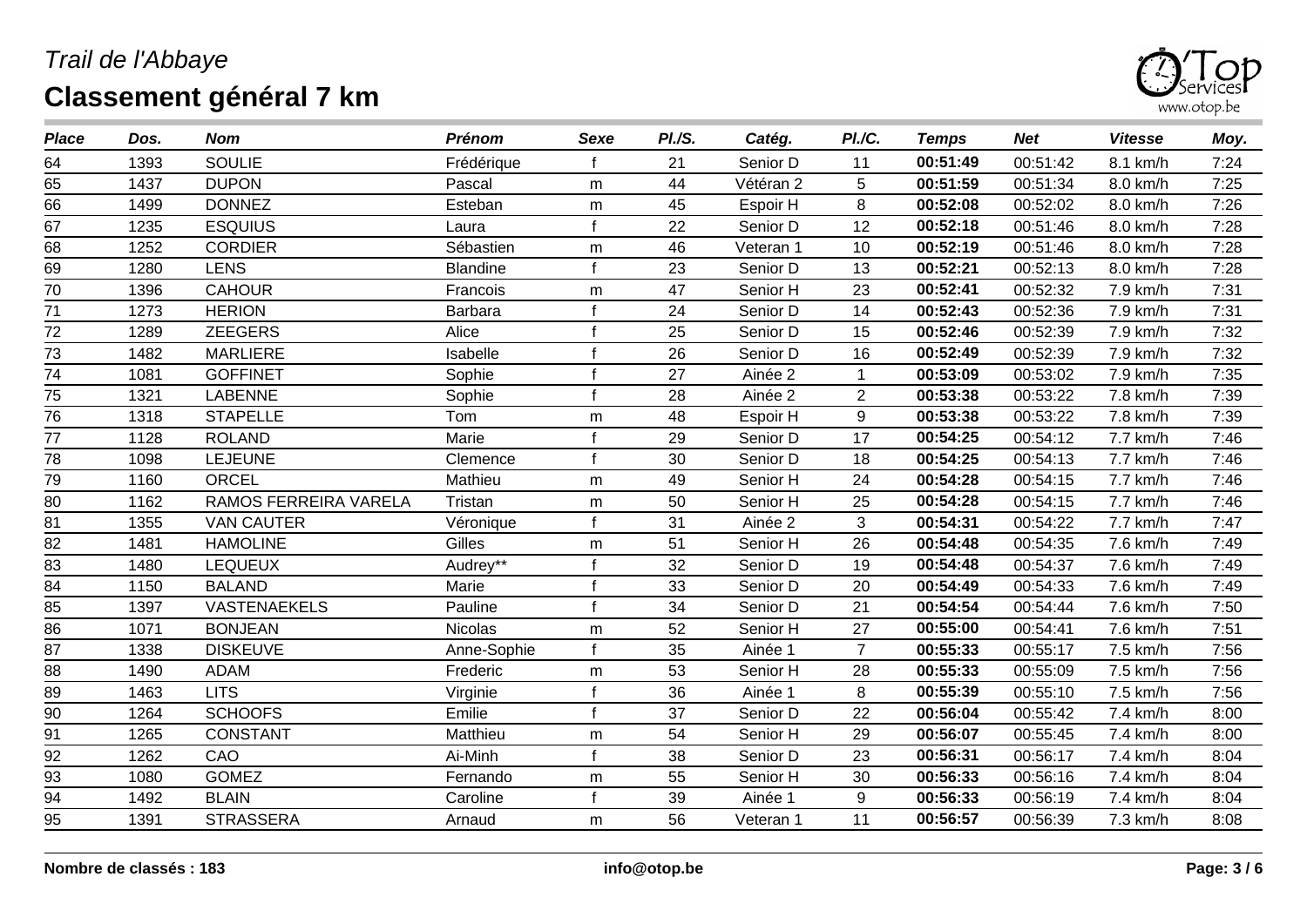

| <b>Place</b> | Dos. | <b>Nom</b>        | <b>Prénom</b> | Sexe | PI.S. | Catég.    | PI./C.         | <b>Temps</b> | <b>Net</b> | <b>Vitesse</b> | Moy. |
|--------------|------|-------------------|---------------|------|-------|-----------|----------------|--------------|------------|----------------|------|
| 96           | 1454 | <b>NICOLAI</b>    | Marie**       |      | 40    | Ainée 1   | 10             | 00:57:07     | 00:56:46   | 7.3 km/h       | 8:09 |
| 97           | 1375 | <b>BAJART</b>     | Marie         |      | 41    | Ainée 1   | 11             | 00:57:09     | 00:57:04   | 7.3 km/h       | 8:09 |
| 98           | 1343 | <b>NOTO</b>       | Ignazio       | m    | 57    | Senior H  | 31             | 00:57:56     | 00:57:30   | 7.2 km/h       | 8:16 |
| 99           | 1283 | DE LEYE           | Alison        | £    | 42    | Senior D  | 24             | 00:57:56     | 00:57:30   | 7.2 km/h       | 8:16 |
| 100          | 1420 | <b>RAYMAKERS</b>  | Judy          |      | 43    | Ainée 1   | 12             | 00:57:57     | 00:57:32   | 7.2 km/h       | 8:16 |
| 101          | 1063 | <b>BOUVRY</b>     | Alexandre     | m    | 58    | Veteran 1 | 12             | 00:58:00     | 00:57:42   | 7.2 km/h       | 8:17 |
| 102          | 1291 | <b>MAGHOUTI</b>   | Nawal         |      | 44    | Senior D  | 25             | 00:58:04     | 00:58:01   | 7.2 km/h       | 8:17 |
| 103          | 1074 | <b>RENAUX</b>     | Sebastien     | m    | 59    | Senior H  | 32             | 00:58:32     | 00:58:16   | 7.1 km/h       | 8:21 |
| 104          | 1131 | <b>BREYNE</b>     | Estelle       |      | 45    | Ainée 1   | 13             | 00:58:45     | 00:58:27   | 7.1 km/h       | 8:23 |
| 105          | 1133 | <b>RODIOS</b>     | Dimitri       | m    | 60    | Veteran 1 | 13             | 00:58:45     | 00:58:28   | 7.1 km/h       | 8:23 |
| 106          | 1248 | <b>JACQUES</b>    | Cyrielle      |      | 46    | Senior D  | 26             | 00:58:48     | 00:58:35   | 7.1 km/h       | 8:23 |
| 107          | 1290 | <b>HADIM</b>      | Asmaa         |      | 47    | Senior D  | 27             | 00:58:54     | 00:58:51   | 7.1 km/h       | 8:24 |
| 108          | 1154 | <b>LAMBINET</b>   | Camille       |      | 48    | Senior D  | 28             | 00:58:59     | 00:58:45   | 7.1 km/h       | 8:25 |
| 109          | 1149 | VANTHOURNOUT      | Fallon        |      | 49    | Senior D  | 29             | 00:59:45     | 00:59:13   | 7.0 km/h       | 8:32 |
| 110          | 1385 | <b>DOENS</b>      | Caroline**    |      | 50    | Senior D  | 30             | 01:00:00     | 00:59:34   | 7.0 km/h       | 8:34 |
| 111          | 1274 | <b>RUIDANT</b>    | Marie-Aude    |      | 51    | Ainée 1   | 14             | 01:00:00     | 00:59:34   | 7.0 km/h       | 8:34 |
| 112          | 1493 | <b>CHONQUEREZ</b> | Vanessa       |      | 52    | Ainée 1   | 15             | 01:00:03     | 00:59:49   | 6.9 km/h       | 8:34 |
| 113          | 1488 | <b>PEYTIER</b>    | Benjamin      | m    | 61    | Senior H  | 33             | 01:00:13     | 00:59:58   | 6.9 km/h       | 8:36 |
| 114          | 1217 | <b>CREPIN</b>     | David         | m    | 62    | Veteran 1 | 14             | 01:00:18     | 01:00:03   | 6.9 km/h       | 8:36 |
| 115          | 1398 | <b>MARCHAL</b>    | Charline      |      | 53    | Senior D  | 31             | 01:00:19     | 01:00:04   | 6.9 km/h       | 8:36 |
| 116          | 1399 | <b>WEYNANTS</b>   | Thibaut       | m    | 63    | Senior H  | 34             | 01:00:19     | 01:00:04   | 6.9 km/h       | 8:36 |
| 117          | 1395 | <b>GOBEAUX</b>    | Chantal       |      | 54    | Ainée 2   | 4              | 01:00:43     | 01:00:32   | 6.9 km/h       | 8:40 |
| 118          | 1394 | <b>DESTEUCQ</b>   | Emilie        |      | 55    | Senior D  | 32             | 01:00:43     | 01:00:31   | 6.9 km/h       | 8:40 |
| 119          | 1114 | <b>DEKIMPE</b>    | Marie         | £    | 56    | Senior D  | 33             | 01:00:45     | 01:00:22   | 6.9 km/h       | 8:40 |
| 120          | 1347 | <b>VAN IMPE</b>   | Philippe      | m    | 64    | Vétéran 2 | 6              | 01:01:30     | 01:01:08   | 6.8 km/h       | 8:47 |
| 121          | 1358 | <b>ZAHARIE</b>    | Raul          | m    | 65    | Veteran 1 | 15             | 01:01:35     | 01:01:06   | 6.8 km/h       | 8:47 |
| 122          | 1372 | <b>PRUNDUREL</b>  | Georgiana     |      | 57    | Ainée 1   | 16             | 01:01:35     | 01:01:06   | 6.8 km/h       | 8:47 |
| 123          | 1242 | <b>WILMET</b>     | Stephanie***  |      | 58    | Ainée 1   | 17             | 01:01:45     | 01:01:22   | 6.8 km/h       | 8:49 |
| 124          | 1500 | LAVA              | Stecy         |      | 59    | Senior D  | 34             | 01:01:57     | 01:01:40   | 6.7 km/h       | 8:50 |
| 125          | 1144 | <b>GILLES</b>     | Sandrine      |      | 60    | Senior D  | 35             | 01:01:58     | 01:01:41   | 6.7 km/h       | 8:51 |
| 126          | 1171 | <b>DURENNE</b>    | Eric          | m    | 66    | Vétéran 2 | $\overline{7}$ | 01:02:02     | 01:01:40   | 6.7 km/h       | 8:51 |
| 127          | 1464 | <b>RAUW</b>       | Joel          | m    | 67    | Vétéran 2 | 8              | 01:02:05     | 01:01:46   | 6.7 km/h       | 8:52 |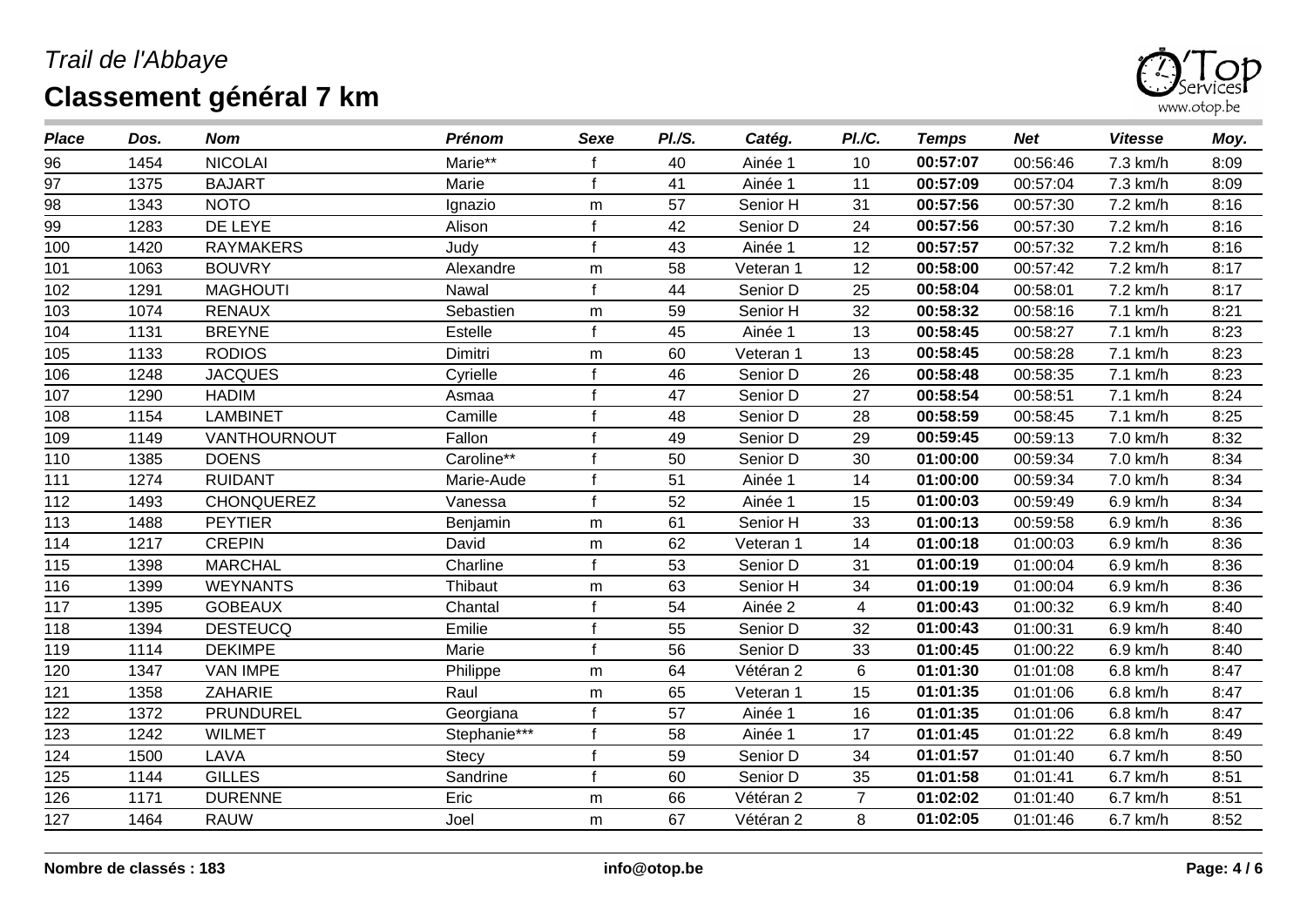

| <b>Place</b>    | Dos. | <b>Nom</b>        | <b>Prénom</b> | Sexe      | PI./S.          | Catég.    | PI./C. | <b>Temps</b> | <b>Net</b> | <b>Vitesse</b> | Moy. |
|-----------------|------|-------------------|---------------|-----------|-----------------|-----------|--------|--------------|------------|----------------|------|
| 128             | 1447 | <b>LAPLANCHE</b>  | Lionel        | m         | 68              | Senior H  | 35     | 01:02:07     | 01:01:59   | 6.7 km/h       | 8:52 |
| 129             | 1471 | <b>DURAND</b>     | Arthur        | ${\sf m}$ | 69              | Senior H  | 36     | 01:02:20     | 01:01:51   | 6.7 km/h       | 8:54 |
| 130             | 1473 | <b>PROCES</b>     | Charlotte     |           | 61              | Senior D  | 36     | 01:02:21     | 01:01:53   | 6.7 km/h       | 8:54 |
| 131             | 1472 | <b>FOUARD</b>     | Anthony       | m         | 70              | Senior H  | 37     | 01:02:21     | 01:01:53   | 6.7 km/h       | 8:54 |
| 132             | 1470 | <b>DURAND</b>     | Emilie        |           | 62              | Senior D  | 37     | 01:02:22     | 01:01:54   | 6.7 km/h       | 8:54 |
| 133             | 1286 | <b>FAMEREE</b>    | Christelle**  |           | 63              | Ainée 1   | 18     | 01:02:42     | 01:02:17   | 6.7 km/h       | 8:57 |
| 134             | 1384 | <b>LALLEMENT</b>  | Aurelie       |           | 64              | Senior D  | 38     | 01:02:42     | 01:02:19   | 6.6 km/h       | 8:57 |
| 135             | 1269 | <b>GEORGES</b>    | Angélique     |           | 65              | Ainée 1   | 19     | 01:02:44     | 01:02:09   | 6.6 km/h       | 8:57 |
| 136             | 1369 | <b>BATAILLE</b>   | Romy          |           | 66              | Ainée 1   | 20     | 01:02:45     | 01:02:29   | 6.6 km/h       | 8:57 |
| 137             | 1451 | <b>DEPIERREUX</b> | Christel      |           | 67              | Ainée 2   | 5      | 01:02:52     | 01:02:26   | 6.6 km/h       | 8:58 |
| 138             | 1449 | <b>MOUFFE</b>     | Marie-Laure   |           | 68              | Ainée 1   | 21     | 01:02:53     | 01:02:26   | 6.6 km/h       | 8:58 |
| 139             | 977  | <b>POIRION</b>    | Michael       | m         | 71              | Veteran 1 | 16     | 01:02:54     | 01:02:42   | 6.6 km/h       | 8:59 |
| 140             | 976  | <b>WILLIAME</b>   | Maud          |           | 69              | Senior D  | 39     | 01:02:55     | 01:02:42   | 6.6 km/h       | 8:59 |
| 141             | 1467 | <b>DUBUS</b>      | Margaux       |           | 70              | Senior D  | 40     | 01:03:24     | 01:03:09   | 6.6 km/h       | 9:03 |
| 142             | 1390 | <b>FOURNIER</b>   | Laurent       | m         | 72              | Veteran 1 | 17     | 01:03:56     | 01:03:29   | 6.5 km/h       | 9:07 |
| 143             | 1465 | <b>STAVAUX</b>    | Caroline      |           | 71              | Ainée 1   | 22     | 01:04:12     | 01:03:42   | 6.5 km/h       | 9:10 |
| 144             | 1476 | <b>DESMEDT</b>    | Fanny         |           | 72              | Senior D  | 41     | 01:04:13     | 01:03:42   | 6.5 km/h       | 9:10 |
| 145             | 1362 | <b>ESCARMELLE</b> | Annelise      |           | 73              | Ainée 1   | 23     | 01:04:16     | 01:04:04   | 6.5 km/h       | 9:10 |
| 146             | 1495 | <b>COONEN</b>     | Sophie        |           | 74              | Ainée 2   | 6      | 01:04:16     | 01:04:04   | 6.5 km/h       | 9:10 |
| $\frac{1}{147}$ | 1121 | <b>HUET</b>       | Stephanie     |           | $\overline{75}$ | Senior D  | 42     | 01:04:19     | 01:03:52   | 6.5 km/h       | 9:11 |
| 148             | 1487 | <b>BURY</b>       | Alexandra     |           | 76              | Senior D  | 43     | 01:04:53     | 01:04:41   | 6.4 km/h       | 9:16 |
| 149             | 1484 | <b>HAMOLINE</b>   | Gautier       | m         | 73              | Senior H  | 38     | 01:04:54     | 01:04:42   | 6.4 km/h       | 9:16 |
| 150             | 1337 | <b>SUDRAUD</b>    | Anne-Be       |           | 77              | Ainée 1   | 24     | 01:05:36     | 01:05:15   | 6.4 km/h       | 9:22 |
| 151             | 1295 | <b>DARDENNE</b>   | Christine     |           | 78              | Ainée 1   | 25     | 01:05:36     | 01:05:15   | 6.4 km/h       | 9:22 |
| 152             | 1377 | <b>COLOT</b>      | Alexandre     | m         | 74              | Senior H  | 39     | 01:05:39     | 01:05:15   | 6.3 km/h       | 9:22 |
| 153             | 1378 | <b>PIOT</b>       | Aurore        |           | 79              | Senior D  | 44     | 01:05:39     | 01:05:16   | 6.3 km/h       | 9:22 |
| 154             | 1468 | <b>THOMAS</b>     | Sylvia        |           | 80              | Ainée 1   | 26     | 01:05:44     | 01:05:36   | 6.3 km/h       | 9:23 |
| 155             | 1298 | <b>HELMUS</b>     | Thomas        | m         | 75              | Espoir H  | 10     | 01:05:52     | 01:05:28   | 6.3 km/h       | 9:24 |
| 156             | 1300 | <b>GOBLET</b>     | Evelyne       |           | 81              | Ainée 1   | 27     | 01:05:53     | 01:05:29   | 6.3 km/h       | 9:24 |
| 157             | 1374 | <b>BOUILLE</b>    | Monique       |           | 82              | Ainée 1   | 28     | 01:06:16     | 01:05:53   | 6.3 km/h       | 9:27 |
| 158             | 1380 | <b>JANSEN</b>     | Adrien        | m         | 76              | Senior H  | 40     | 01:06:16     | 01:05:52   | 6.3 km/h       | 9:27 |
| 159             | 1125 | <b>VANCRUTSEN</b> | Christophe    | m         | 77              | Senior H  | 41     | 01:06:44     | 01:06:25   | 6.2 km/h       | 9:31 |